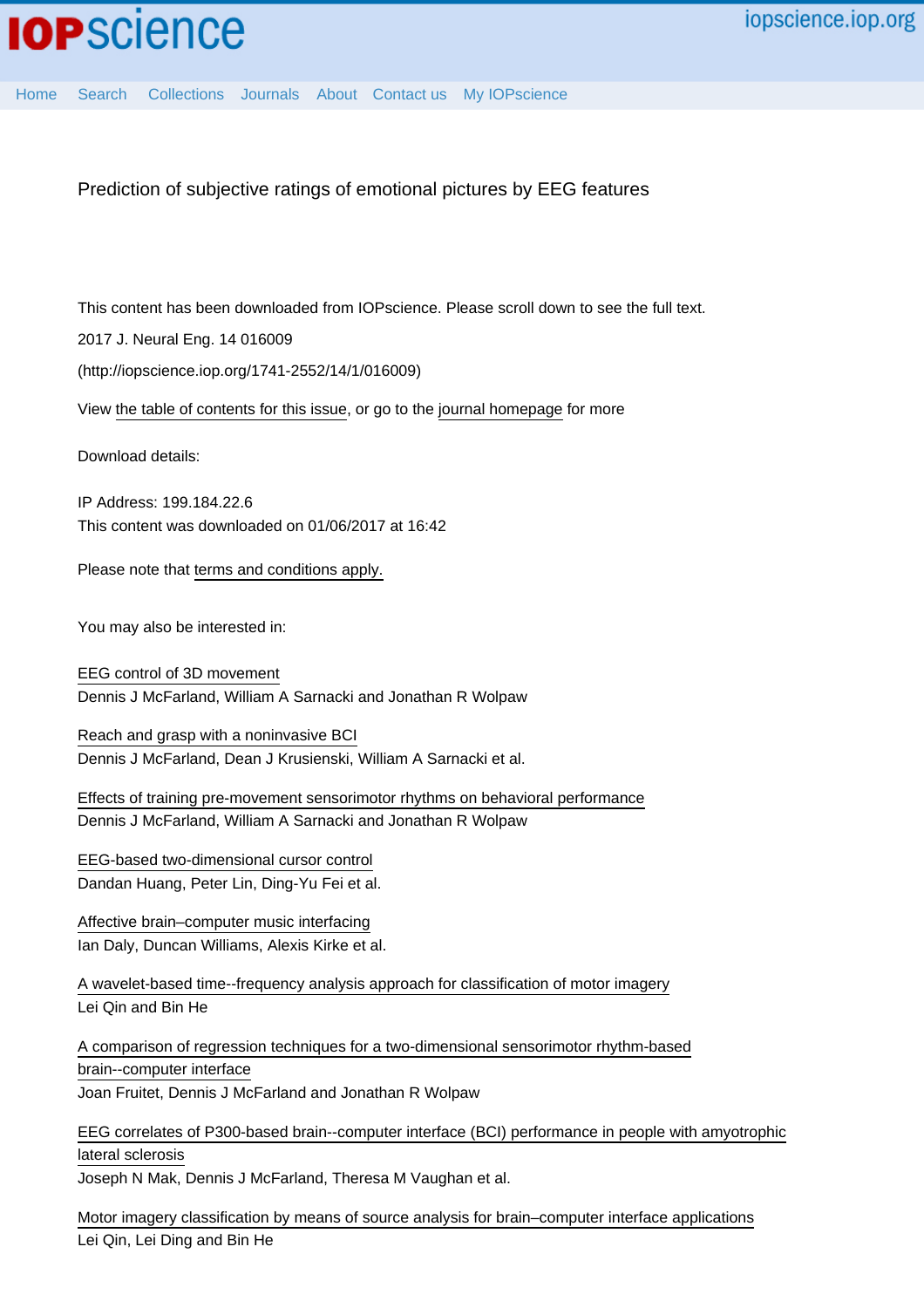J. Neural Eng. 14 (2017) 016009 (9pp) [doi:10.1088](http://dx.doi.org/10.1088/1741-2552/14/1/016009)/1741-2552/14/1/016009

## Journal of Neural Engineering

# Prediction of subjective ratings of emotional pictures by EEG features

### Dennis J McFarland<sup>[1](#page-1-0)</sup>, Muhammad A Parvaz<sup>[2](#page-1-1)</sup>, William A Sarnacki<sup>1</sup>, Rita Z Goldstein<sup>[2](#page-1-1)</sup> and Jonathan R Wolpaw<sup>[1](#page-1-0)</sup>

<span id="page-1-1"></span><span id="page-1-0"></span><sup>1</sup> National Center for Adaptive Neurotechnologies, Wadsworth Center, New York State Department of Health, Albany, NY 12201-0509, USA <sup>2</sup> Departments of Psychiatry and Neuroscience, Icahn School of Medicine at Mount Sinai, New York, NY 10029-6574, USA

E-mail: [dennis.mcfarland@health.ny.gov](mailto:dennis.mcfarland@health.ny.gov)

Received 18 December 2015, revised 13 October 2016 Accepted for publication 28 October 2016 Published 9 December 2016



#### Abstract

Objective. Emotion dysregulation is an important aspect of many psychiatric disorders. Brain– computer interface (BCI) technology could be a powerful new approach to facilitating therapeutic self-regulation of emotions. One possible BCI method would be to provide stimulusspecific feedback based on subject-specific electroencephalographic (EEG) responses to emotion-eliciting stimuli. Approach. To assess the feasibility of this approach, we studied the relationships between emotional valence/arousal and three EEG features: amplitude of alpha activity over frontal cortex; amplitude of theta activity over frontal midline cortex; and the late positive potential over central and posterior mid-line areas. For each feature, we evaluated its ability to predict emotional valence/arousal on both an individual and a group basis. Twenty healthy participants (9 men, 11 women; ages 22–68) rated each of 192 pictures from the IAPS collection in terms of valence and arousal twice (96 pictures on each of 4 d over 2 weeks). EEG was collected simultaneously and used to develop models based on canonical correlation to predict subject-specific single-trial ratings. Separate models were evaluated for the three EEG features: frontal alpha activity; frontal midline theta; and the late positive potential. In each case, these features were used to simultaneously predict both the normed ratings and the subjectspecific ratings. *Main results*. Models using each of the three EEG features with data from individual subjects were generally successful at predicting subjective ratings on training data, but generalization to test data was less successful. Sparse models performed better than models without regularization. Significance. The results suggest that the frontal midline theta is a better candidate than frontal alpha activity or the late positive potential for use in a BCI-based paradigm designed to modify emotional reactions.

#### Keywords: EEG, emotion, rehabilitation

(Some figures may appear in colour only in the online journal)

A brain–computer interface (BCI) is a system that measures central nervous system (CNS) activity and converts it into an artificial output that replaces, restores, enhances, supplements, or improves natural CNS output (Wolpaw and Wolpaw [2012](#page-9-0)). A number of studies have been successful in training individuals to control EEG signals to replace lost communication or control (e.g., Wolpaw et al [1991](#page-9-1), Pfurt-scheller et al [1993](#page-8-0), Kostov and Polak [2000](#page-8-1), McFarland et al [2010](#page-8-2)). More recently there has been increased interest in developing BCI methods for improving motor, cognitive, or emotional function (e.g., Daly and Sitaram [2012,](#page-8-3) Pichiorri et al [2015](#page-8-4)). These efforts logically begin with studies that establish the relationships between specific EEG features and specific functions.

Most studies of the correlations between emotionally relevant stimuli and EEG features have adopted one of two approaches. One approach has examined the relationships between emotion and well-defined EEG features such as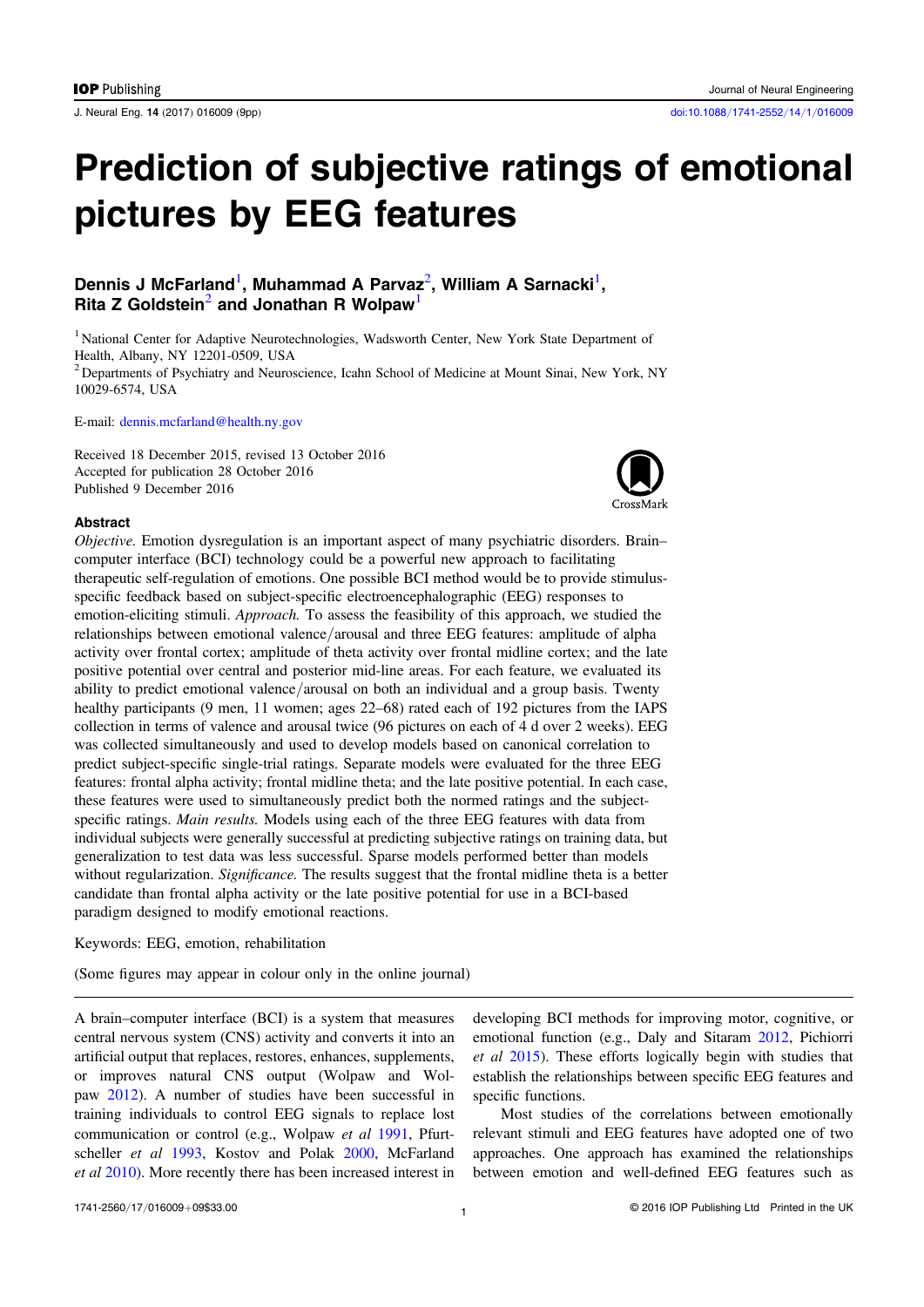frontal asymmetry in alpha (8–13 Hz) activity (e.g., Coan and Allen [2004](#page-8-5), Gable and Poole [2014](#page-8-6)), frontal midline theta (4–7 Hz) activity (e.g., Aftanas et al [2001,](#page-8-7) Knyazev et al [2009](#page-8-8)), and the late positive potential (LPP) over central and posterior midline areas (e.g., Cuthbert et al [2000](#page-8-9), Leite et al [2012](#page-8-10)). In contrast, the second approach has used machine learning methods to evaluate the relationships between emotion and classifiers that incorporate many EEG features (e.g., the powers in many frequency bands at many scalp locations (e.g., Yoon and Chung [2013](#page-9-2), Liu et al [2014](#page-8-11)). For example, Liu *et al* ([2014](#page-8-11)) reported the accuracies of several classifiers that used theta, alpha, low beta, high beta and gamma band powers from 62 scalp-recording channels to predict emotion. The specific channel-frequency combinations that contained the information were not identified. However, there are notable exceptions to these trends. For example, Wang et al ([2014](#page-9-3)) evaluated several classifiers at each of five spectral bands.

The use of many EEG features without regard to physiological considerations could possibly result in the inadvertent use of non-brain artifacts, signal features that are not generated by the brain. For example, emotional stimuli are known to elicit changes in muscle tension that can be detected with EMG recording (Baur et al [2015](#page-8-12)). High-frequency activity recorded at the scalp is largely EMG activity (Pope et al [2009](#page-8-13)), particularly at recording sites along the edge of typical scalp montages (Goncharova et al [2003](#page-8-14)). In this regard, it is of interest that Wang et al ([2014](#page-9-3)) report that scalp-recorded gamma (30–50 Hz) activity resulted in the best classification of emotional stimuli. While EMG activity can be a useful index of emotional reactivity, if the goal is to develop a BCI-based method to improve emotional function, the focus must be on EEG features associated with emotion. EMG or other non-brain artifacts must be excluded.

This consideration suggests that BCI methods that use well-defined EEG features might be more promising. Furthermore, with this approach, the methods used for feature extraction and training could be optimized more readily. For example, signal processing for lower-frequency features such as theta activity might benefit from longer window lengths and different spatial filter designs than higher frequency features or time-domain features. In addition, learned control of such EEG features might have feature-specific consequences on emotional function.

Base on this rationale, the present study compares the ability of frontal alpha activity, frontal midline theta activity, and the LPP to predict emotional responses on individual trials. In addition, high-frequency features from electrodes located at the edge of the montage are also evaluated to assess the ability of EMG activity to predict emotion.

#### Methods

#### **Participants**

study, which had been reviewed and approved by the New York State Department of Health Institutional Review Board.

#### Stimuli and procedure

One hundred and ninety-two color pictures were selected from the International Affective Picture System (IAPS) (Lang et al [1999](#page-8-15)) that represented a range of content as assessed by the reported norms for valence and arousal. Average valence ratings for the normed sample of the selected items ranged between 1.78 and 8.34 with a mean of 5.30. Arousal ratings ranged between 2.00 and 7.29 with a mean of 4.53. Both scales went from 1 to 9.

The participant sat in a reclining chair facing a  $94 \times 53$ cm video screen 1.5 m away. EEG was recorded with 9 mm tin electrodes embedded in a cap (ElectroCap, Inc.) at 64 scalp locations according to the modified 10–20 system of Sharbrough et al ([1991](#page-9-4)). The electrodes were referenced to the right ear and their signals were amplified and digitized at 256 Hz by g.USB amplifiers. BCI operation and data collection were supported by the BCI2000 platform (Schalk et al [2004,](#page-8-16) Schalk and Mellinger [2014](#page-8-17)). Data was collected during four daily sessions spread over 1–3 weeks. Each session consisted of 8 runs lasting approximately 3 min each. In each session, the participant rated 96 pictures. Each of the 192 pictures was rated twice: once in one of the first two sessions and once in one of the last two. The participant was given the same instructions used by Lang et al ([1999](#page-8-15)) (except that the numerical ratings were entered on a wireless keypad rather than with paper and pencil). During each run, the participant was presented with 12 pictures, each lasting 6 s, after which s/he was prompted to rate the picture on an Unhappy (1) to Happy (9) scale (i.e., valence) and then prompted to rate it on a Calm (1) to Excited (9) scale (i.e., arousal). Subjects had up to 12 s to respond and there was a variable 3–5 s interval between trials. EEG was recorded continuously during the runs.

#### Offline analysis

EEG signals from the 64 scalp electrodes were re-referenced according to a Laplacian transform with 6 cm inter-electrode spacing (McFarland et al 1997). Three frequency domain and one time domain feature sets were produced, each consisting of 48 features. These features were selected to represent frontal midline theta (2–7 Hz) activity, frontal alpha (8–13 Hz) activity, frontal high-frequency (30–55 Hz) activity, and the LPP.

For the frequency-domain features, the data was evaluated with a 64th-order autoregressive spectral analysis (McFarland and Wolpaw [2008](#page-8-18)). Amplitudes for 1 Hz wide spectral bands were computed for 1000 msec sliding windows that were updated every 62.5 msec and included the entire 6 s of stimulus presentation. The theta feature set included channels AFz, F1, Fz, F2, FC1, FCz, FC2 and Cz with 1 Hz bins between 2 and 7 Hz. The alpha feature set included channels F5, F3, F4, F6, FC5, FC3, FC4 and FC6 with 1 Hz bins between 8 and 13 Hz. The frontal high-frequency feature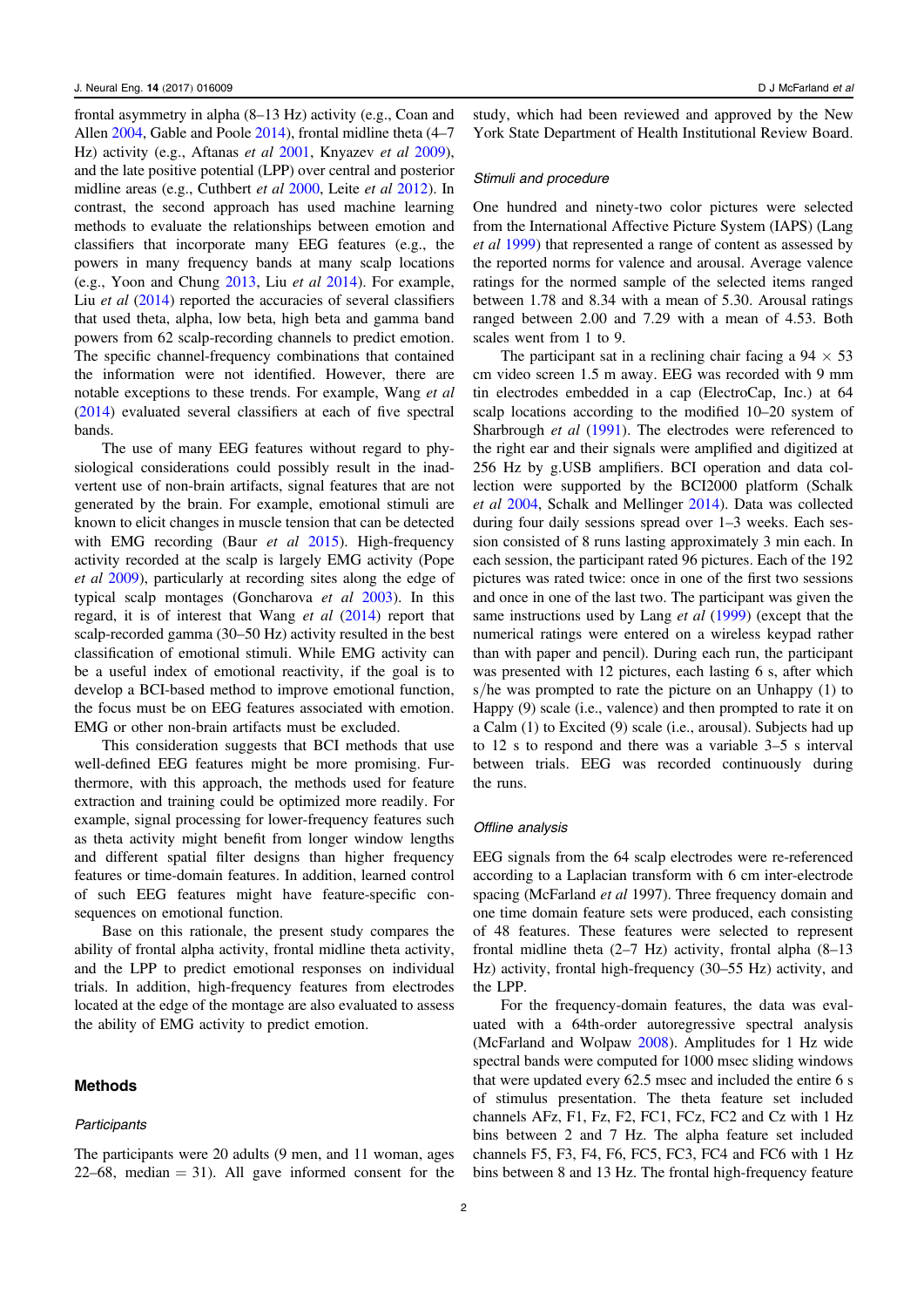<span id="page-3-0"></span>

Figure 1. The canonical correlation model. The boxes on the left represent the observed subjective ratings, those on the right represent the observed EEG features. The circles represent latent variables:  $Y_1$  corresponds to the first canonical variable representing subjective ratings and  $X_1$  corresponds to the first canonical variable representing EEG features. The value for r represents the correlation between these latent variables.

set included channels Fp1, Fp2, AF7, AF8, F7, F8, FT7, and FT8 with 5 Hz wide bins between 30 and 55 Hz.

The LPP data set included channels Fz, FCz, Cz, CPz, Pz, and POz. These data were first baseline-corrected using the 100 msec period immediately prior to stimulus presentation. Then a 64 point running average was computed and the resulting signal was sampled once for each of eight successive 750 msec intervals beginning with stimulus presentation.

Each data set was used to predict valence and arousal ratings by a sparse canonical correlation algorithm (Witten et al [2009](#page-9-5)) with the R package PMA downloaded from CRAN.r-project.org. Both individual and normed ratings were included in the model since the sparse algorithm would select those features best predicted by the EEG. The subjective ratings were based on 9-point scales which are more readily modeled with regression than classified as discrete categories, an issue we have previously discussed (e.g., McFarland and Krusienski [2012](#page-8-19)). Data from the first two training sessions served as the training set and data from the second two sessions served as the test set. Both the training set and the test set consisted of ratings on the entire set of 192 pictures. This sparse canonical algorithm is:

Maximize<sub>u,v</sub> 
$$
u^T \mathbf{X}^T \mathbf{Y}_V
$$
 subject to  $||u||^2 < 1$ ,  $||v||^2 < 1$ ,  
\n $P_1(u) < c_1, P_2(v) < c_2$  (1)

where  $X$  is the matrix of predictors (i.e., EEG features),  $Y$  is the matrix of values to be predicted (i.e., subjective ratings) and  $u$  and  $v$  are referred to as canonical variates.  $P1$  and  $P2$ are the sums of the absolute values for  $u$  and  $v$  respectively. The terms,  $c_1$  and  $c_2$  are penalties that tend to produce sparse solutions with good correlation when appropriate values are selected. For each subject we compared models with the L1 penalty with models without a penalty. The PMA package uses a closed-form solution for  $u$  and  $v$  involving eigenvectors. In all of our analyses we evaluated the correlation between the first eigenvector of  $X$  and that of  $Y$  since these account for the most variance. We determined the values of  $c_1$ and  $c_2$  using only the training data with the k-fold crossvalidation option in the PMA package using the default of seven folds. The canonical correlation algorithm as applied here uses what is common to the EEG features to predict what is common to the rating scales. The general form of the canonical correlation model is shown in figure [1](#page-3-0).

#### **Results**

Table [1](#page-4-0) shows the correlations between subjective ratings for the individual participants. Correlations between individual valence ratings at time 1 (sessions 1 and 2) and time 2 (sessions 3 and 4) are all positive and highly significant, indicating that these ratings are reliable for each individual. Correlations between the normed (Lang et al [1999](#page-8-15)) and individual valence ratings are also all positive and highly significant, indicating that our sample evaluated these pictures much like the norming sample. This same pattern was present for arousal ratings, although overall the correlations were somewhat lower and in one case not significant. Individual correlations between valence and arousal ratings were generally similar between time 1 and time 2, but highly variable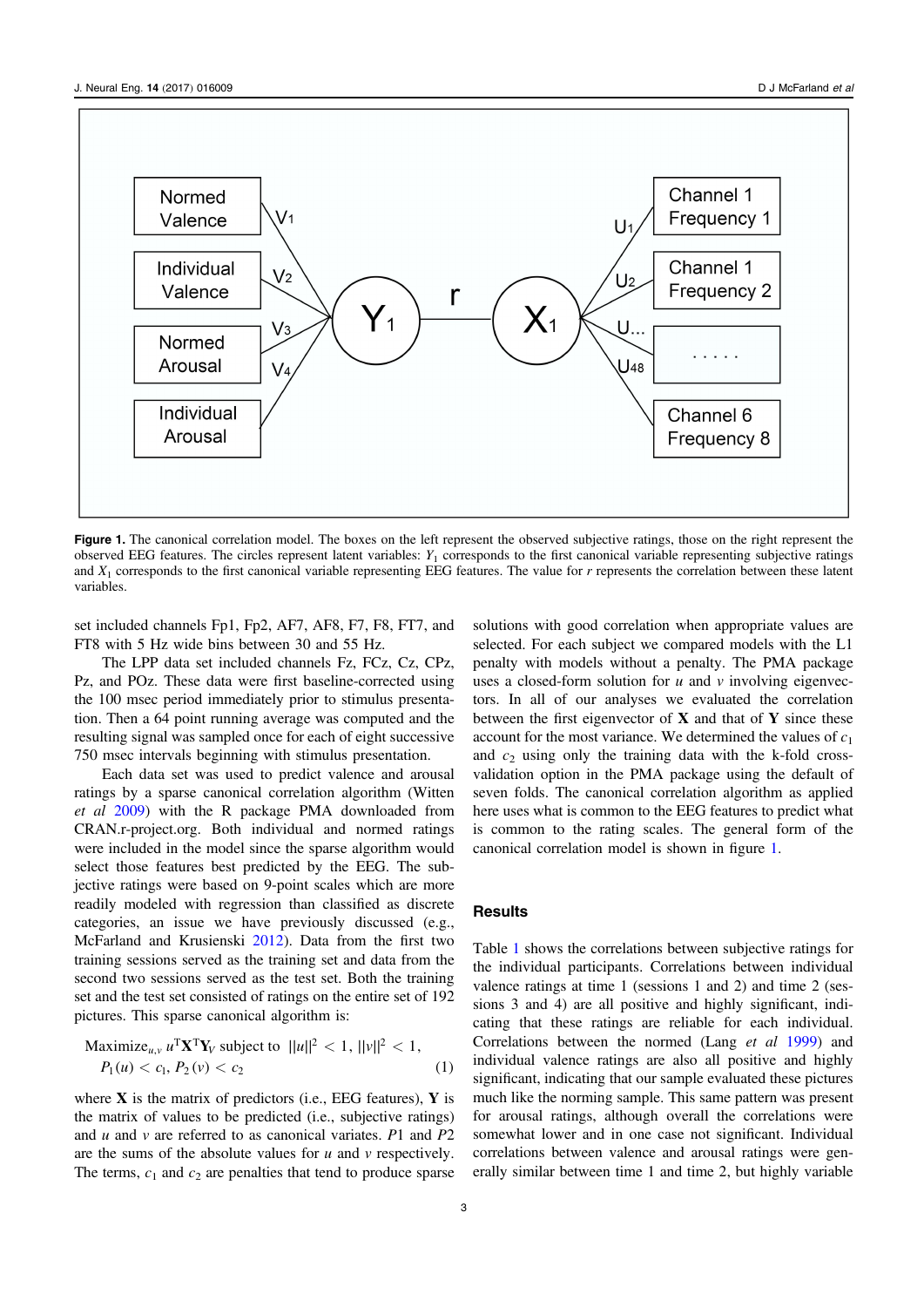<span id="page-4-0"></span>

| Participant  | V 12    | $V_1$   | $V_2$ n | A 12    | $A$ 1n     | $A$ 2n  | VA 1       | VA 2         |
|--------------|---------|---------|---------|---------|------------|---------|------------|--------------|
| A            | 0.86    | 0.70    | 0.70    | 0.66    | 0.45       | 0.44    | $-0.29$    | $-0.26$      |
| B            | 0.82    | 0.78    | 0.79    | 0.79    | 0.62       | 0.59    | $-0.49$    | $-0.77$      |
| C            | 0.86    | 0.80    | 0.82    | 0.69    | 0.52       | 0.48    | $-0.40$    | $-0.20$      |
| D            | 0.67    | 0.66    | 0.84    | 0.31    | 0.50       | 0.49    | $-0.25$    | $-0.27$      |
| Ε            | 0.83    | 0.79    | 0.79    | 0.75    | 0.56       | 0.51    | $-0.76$    | $-0.72$      |
| $\mathbf F$  | 0.76    | 0.78    | 0.78    | 0.43    | 0.39       | 0.47    | $-0.01$    | $-0.21$      |
| G            | 0.90    | 0.84    | 0.85    | 0.74    | 0.65       | 0.52    | $-0.51$    | $-0.57$      |
| H            | 0.87    | 0.84    | 0.84    | 0.75    | 0.64       | 0.66    | $-0.35$    | $-0.33$      |
| Ι            | 0.78    | 0.70    | 0.72    | 0.62    | 0.52       | 0.51    | $-0.20$    | $-0.22$      |
| J            | 0.83    | 0.77    | 0.83    | 0.67    | 0.57       | 0.64    | $-0.67$    | $-0.76$      |
| K            | 0.87    | 0.84    | 0.84    | 0.75    | 0.64       | 0.66    | $-0.20$    | $-0.22$      |
| L            | 0.72    | 0.70    | 0.79    | 0.49    | 0.52       | 0.43    | $-0.04$    | $-0.01$      |
| M            | 0.89    | 0.76    | 0.81    | 0.48    | 0.37       | 0.31    | 0.12       | 0.11         |
| N            | 0.96    | 0.89    | 0.87    | 0.89    | 0.43       | 0.45    | $-0.93$    | $-1.00$      |
| 0            | 0.79    | 0.75    | 0.80    | 0.25    | $-0.14$    | 0.08    | 0.53       | 0.25         |
| $\mathbf{P}$ | 0.92    | 0.87    | 0.87    | 0.39    | 0.36       | 0.36    | $-0.04$    | 0.01         |
| Q            | 0.90    | 0.83    | 0.86    | 0.78    | 0.61       | 0.62    | $-0.40$    | $-0.56$      |
| R            | 0.76    | 0.70    | 0.79    | 0.51    | 0.31       | 0.22    | 0.42       | 0.46         |
| S            | 0.92    | 0.78    | 0.78    | 0.57    | 0.47       | 0.51    | $-0.37$    | $-0.20$      |
| T            | 0.59    | 0.51    | 0.75    | 0.51    | 0.46       | 0.54    | 0.08       | $-0.41$      |
| Mean         | 0.83    | 0.76    | 0.81    | 0.60    | 0.47       | 0.47    | $-0.24$    | $-0.29$      |
| sd           | 0.09    | 0.09    | 0.05    | 0.17    | 0.18       | 0.15    | 0.37       | 0.36         |
| Range        | .59/.96 | .51/.89 | .70/.87 | .25/.89 | $-.14/.65$ | .08/.66 | $-.93/.53$ | $-1.00/0.46$ |

across subjects. As for the normed ratings (Lang et al [1999](#page-8-15)), almost all the individual valence/arousal correlations are negative (average:  $r = -0.39$ ,  $p < 0.0001$ ), but a few are significantly positive (e.g., subjects R and O) and a few are essentially non-existent (e.g., subjects L and P). In one person (subject N), the correlation between valence and arousal ratings is nearly perfect, suggesting that this subject did not treat the two scales differently. Thus, valence and arousal ratings correlate differently in different subjects.

The average correlations between time 1 and time 2 were 0.83 for valence and 0.60 for arousal. For session 1, the average correlations with the normed values were 0.76 for valence and 0.47 for arousal. For session 2, they were 0.81 for valence and 0.47 for arousal. These differences between individual and normed ratings were evaluated with repeatedmeasures ANOVAs and are significant for both valence  $(df = 2/38, F = 8.80, p < 0.0007)$  and arousal  $(df = 2/38, F = 8.80, p < 0.0007)$  $F = 15.29$ ,  $p < 0.0001$ ) with individual ratings showing higher reliability than their correlations with the norms, particularly for arousal ratings. Thus, individual's ratings were in general similar to the normed ratings, but more similar to their own ratings at a different time.

Figure [2](#page-5-0) shows average topographies of the correlations between valence and arousal ratings for four EEG features: frontal midline theta activity, frontal alpha activity, frontal high-frequency activity, and the LPP. As figure [2](#page-5-0) shows, frontal theta is positively correlated with valence ratings in the most frontal sites and negatively correlated with arousal ratings over central regions. Similar trends are apparent for frontal alpha. The LPP shows a negative correlation with arousal ratings over frontal midline sites and a positive correlation with arousal ratings over more posterior midline sites. Finally, high frequency activity shows positive correlations with both ratings over temporal sites. For each of these feature sets, correlations of all of the features used in modeling were averaged for each subject using Fisher's z-scores. The resulting averages for each feature set were then evaluated with *t*-tests to determine whether this average was significantly different from zero. Only the average correlation of theta with arousal was significantly different from zero (df = 19,  $t = -2.62$ ,  $p < 0.02$ ). The average correlation of LPP with both valence and arousal were not significantly different from zero. For alpha, the correlations with valence and arousal averaged over left channels were not significantly different from those averaged over right channels.

Figure [3](#page-5-1) shows the mean of the first canonical correlation of subjective ratings (i.e., optimal weighted average of valence and arousal) for frontal theta, frontal alpha, and the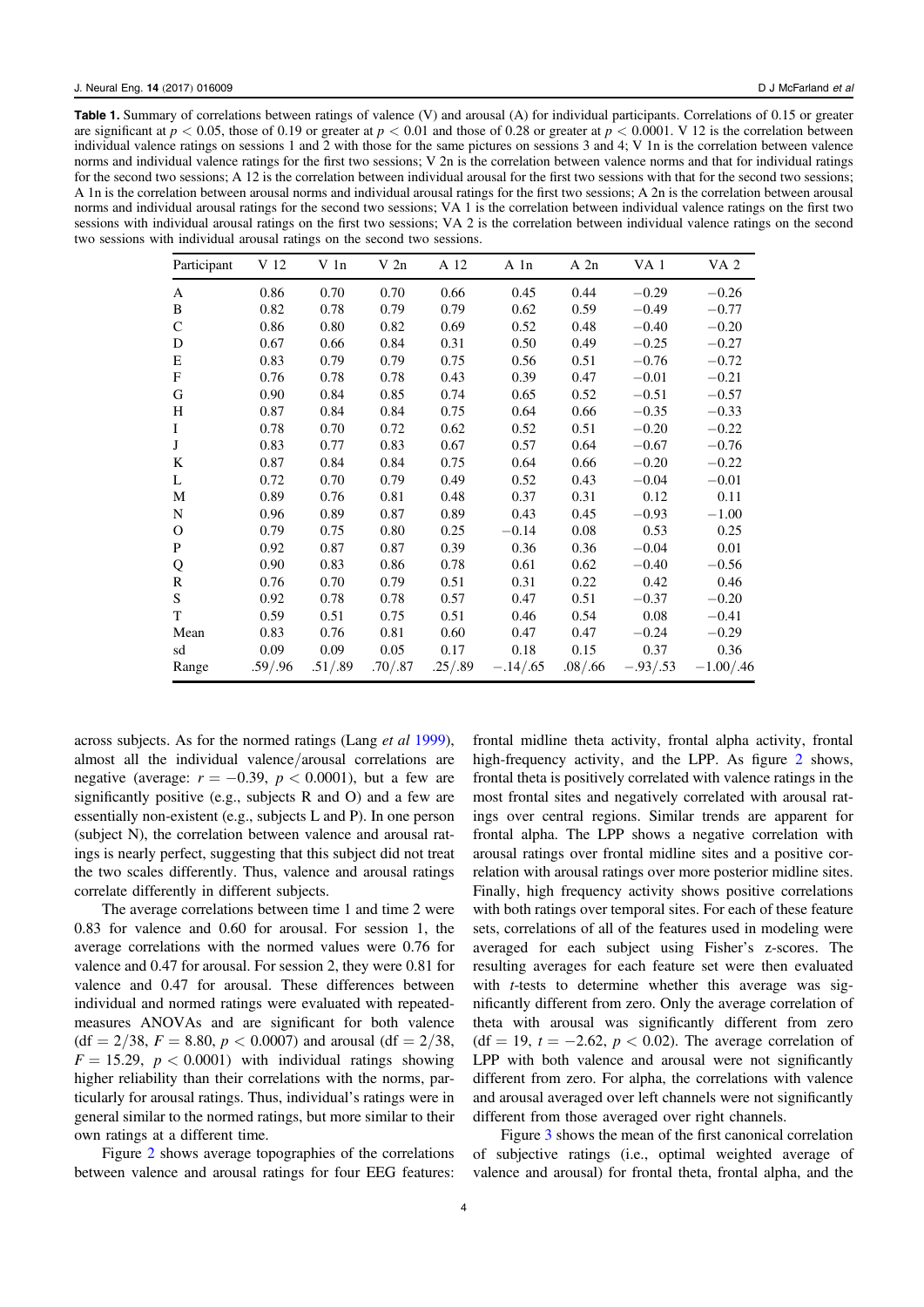<span id="page-5-0"></span>

Figure 2. Topographies of average correlations between EEG features and subjective ratings (i.e., Pearson's r averaged over all 20 subjects with Fisher's z-transform). Theta topographies are at 5 Hz, alpha is at 11 Hz, LPP is at 750 msec and the high frequency topography is at 55 Hz.

<span id="page-5-1"></span>

Figure 3. Average correlation (Pearson's r) between the first canonical correlation of EEG features and the first canonical correlation of subjective ratings. Means for Train-P (peanalized training data) and Test-P are for penalized models and those for Train-NP and Test-NP are models without a penalty.

LPP. These results were evaluated with an ANOVA with repeated measures on features (theta, alpha, LPP), phase (training versus test), and penalty (optimized versus none). As figure [3](#page-5-1) shows, the predictions for the training set were considerably higher than those for the test set (df =  $1/19$ ,

<span id="page-5-2"></span>Table 2. Individual subjects' correlations (Pearson's r) between the first canonical correlation for subjective ratings and the first canonical correlation for EEG features.

| Participant | Theta      | Alpha    | <b>LPP</b> | High freq  |
|-------------|------------|----------|------------|------------|
| A           | $-0.050$   | 0.101    | 0.103      | $0.204***$ |
| B           | 0.063      | 0.090    | 0.000      | 0.030      |
| C           | $-0.046$   | 0.036    | 0.090      | 0.053      |
| D           | 0.129      | 0.003    | $-0.071$   | 0.140      |
| Е           | $0.143*$   | $-0.039$ | $-0.079$   | 0.010      |
| F           | $-0.039$   | 0.020    | 0.063      | 0.097      |
| G           | $0.280***$ | $0.174*$ | 0.023      | $-0.030$   |
| H           | 0.039      | 0.010    | $-0.050$   | 0.016      |
| I           | 0.060      | 0.006    | 0.033      | $-0.000$   |
| J           | $0.209***$ | $0.146*$ | 0.020      | 0.091      |
| K           | 0.111      | 0.024    | 0.073      | 0.057      |
| L           | $0.276***$ | 0.070    | $-0.089$   | $-0.076$   |
| М           | $0.251***$ | 0.113    | $-0.056$   | $0.410***$ |
| N           | $-0.041$   | 0.001    | 0.090      | 0.000      |
| О           | 0.081      | 0.019    | 0.026      | 0.140      |
| P           | $-0.076$   | $-0.039$ | 0.060      | 0.073      |
| Q           | $0.156*$   | 0.009    | $-0.079$   | 0.054      |
| R           | 0.070      | 0.039    | 0.054      | 0.031      |
| S           | $-0.090$   | 0.127    | $-0.050$   | 0.033      |
| T           | 0.024      | $-0.017$ | 0.037      | 0.047      |

$$
p < 0.05.
$$

 $p < 0.01.$ <br>\*  $p < 0.001.$ 

 $F = 231.57$ ,  $p < 0.0001$ ). Also, frontal theta produced better prediction of subjective ratings than the other two features, resulting in a significant main effect for feature type  $df = 2/$ 38,  $F = 4.14$ ,  $p < 0.0237$ ). The interaction between these two effects was not significant. The effect of penalty interacted with phase (df =  $1/19$ ,  $F = 9.50$ ,  $p < 0.0061$ ), with the penalized models performing slightly better in the training phase.

Table [2](#page-5-2) shows validation sample predictions of subjective ratings by the three EEG features based on the results of sparse canonical correlation analysis. Also included are results for high-frequency frontal activity. Six of the 20 subjects had significant correlations with the validation sample models for theta, two for alpha, none for LPP, and two for high-frequency activity. Thus, the frontal theta feature produced significant validation sample results in more individuals. While the high-frequency feature produced significant results in several individuals, the possibility that this may reflect scalp EMG activity cannot be ruled out. Note that these high frequency features were all located along the frontal and temporal edges of the montage, areas associated with EMG activity (Goncharova et al [2003](#page-8-14)).

Table [3](#page-6-0) shows validation sample predictions of subjective ratings by the three EEG features separately for valence and arousal ratings. Two of the 20 subjects had significant correlations with the validation sample models for valence and theta, two for valence and alpha and three for valence and LPP. Four of the 20 subjects had significant correlations for arousal and theta, none for arousal and alpha, and one for arousal and LPP.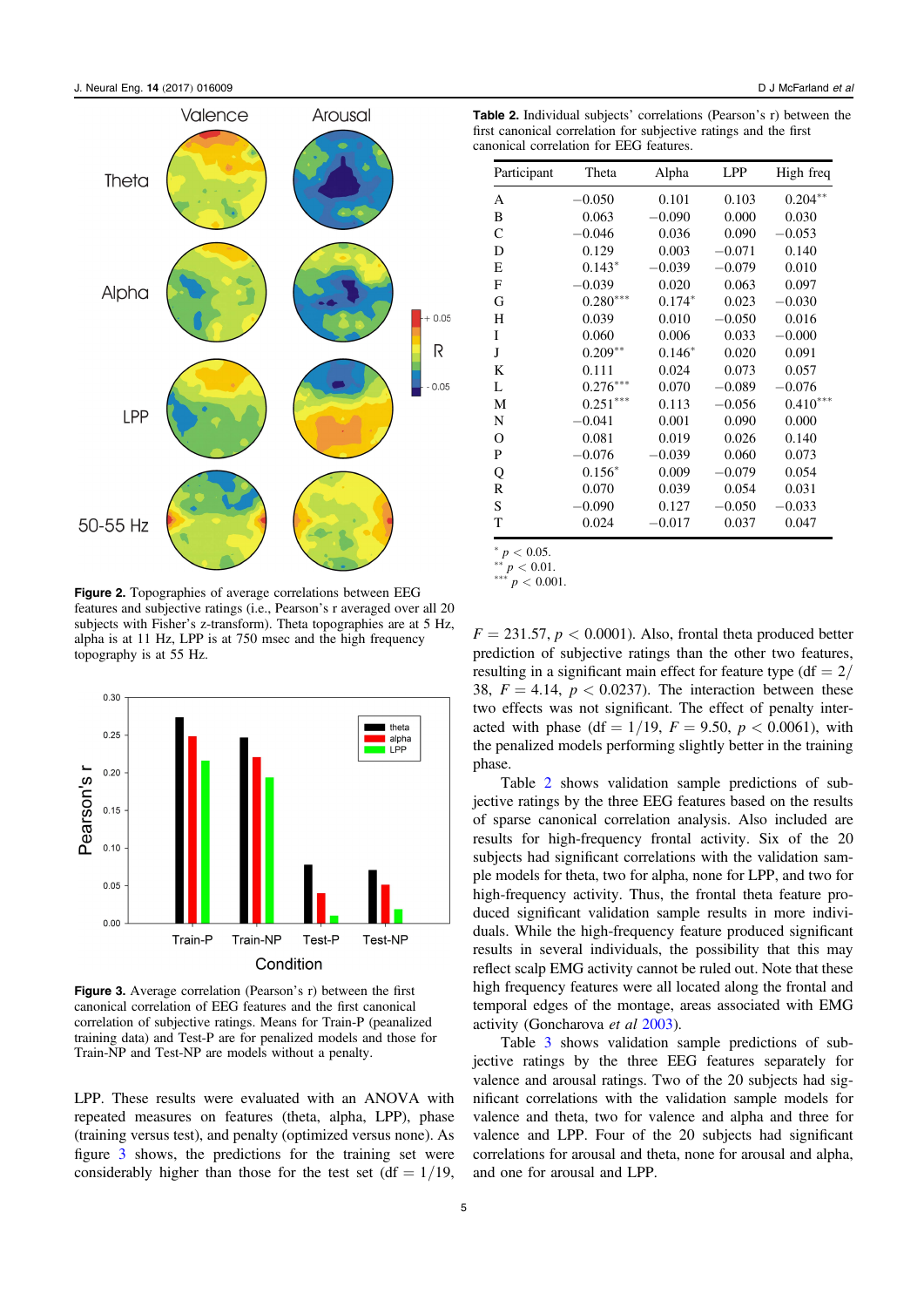<span id="page-6-0"></span>Table 3. Individual subjects' correlations (Pearson's r) between the first canonical for each rating scale (valence and arousal separately) and the first canonical correlation for EEG features.

| Participant  | Theta valence | Theta arousal | Alpha valence | Alpha arousal | LPP valence | LPP arousal |
|--------------|---------------|---------------|---------------|---------------|-------------|-------------|
| A            | $-0.006$      | 0.000         | $-0.053$      | 0.113         | $-0.156*$   | 0.103       |
| B            | 0.136         | 0.011         | 0.009         | $-0.107$      | $-0.003$    | 0.000       |
| $\mathsf{C}$ | $-0.011$      | $-0.033$      | 0.041         | 0.134         | 0.090       | $-0.013$    |
| D            | 0.054         | $0.199*$      | $-0.010$      | 0.001         | 0.124       | $-0.144*$   |
| Е            | 0.010         | 0.141         | 0.093         | $-0.034$      | $-0.056$    | $-0.077$    |
| F            | $-0.033$      | 0.037         | 0.030         | 0.070         | 0.050       | 0.120       |
| G            | 0.140         | $0.280***$    | $0.172*$      | 0.109         | 0.080       | 0.040       |
| H            | 0.073         | 0.000         | 0.055         | 0.010         | $-0.060$    | 0.050       |
| Ι            | 0.010         | 0.074         | 0.010         | 0.010         | 0.123       | 0.087       |
| J            | $0.200**$     | 0.140         | $0.146*$      | 0.114         | 0.127       | 0.019       |
| K            | 0.107         | 0.084         | 0.019         | 0.097         | $-0.013$    | 0.023       |
| L            | $0.266***$    | $0.209**$     | 0.080         | 0.076         | $-0.091$    | 0.077       |
| M            | 0.009         | $0.230**$     | 0.114         | $-0.109$      | 0.040       | $-0.039$    |
| N            | 0.001         | $-0.049$      | 0.015         | $-0.007$      | 0.090       | $-0.011$    |
| $\Omega$     | 0.110         | 0.000         | 0.071         | $-0.050$      | $-0.180*$   | 0.014       |
| P            | $-0.083$      | 0.067         | 0.018         | $-0.034$      | $-0.144*$   | 0.060       |
| Q            | $-0.003$      | 0.140         | 0.038         | 0.071         | $-0.079$    | $-0.020$    |
| $\mathbb{R}$ | $-0.011$      | 0.070         | 0.035         | 0.070         | 0.020       | 0.050       |
| S            | 0.009         | $-0.090$      | 0.106         | 0.096         | $-0.039$    | $-0.040$    |
| T            | 0.023         | 0.117         | $-0.030$      | 0.066         | $-0.089$    | 0.040       |

<span id="page-6-1"></span>Table 4. Individual subjects' correlations (Pearson's r) between the first canonical correlation for subjective ratings and the first canonical correlation for alpha asymmetry scores.

| Participant  | Alpha combined | Alpha valence | Alpha arousal |
|--------------|----------------|---------------|---------------|
| A            | 0.05           | 0.04          | 0.05          |
| B            | $-0.01$        | 0.02          | $-0.01$       |
| $\mathsf{C}$ | 0.09           | $-0.08$       | 0.09          |
| D            | 0.11           | $-0.11$       | 0.10          |
| E            | $-0.24***$     | $-0.06$       | $-0.22***$    |
| F            | $-0.06$        | $-0.03$       | $-0.06$       |
| G            | 0.08           | 0.08          | 0.08          |
| Н            | 0.04           | 0.11          | 0.03          |
| Ι            | 0.01           | 0.07          | $-0.05$       |
| J            | 0.01           | $-0.02$       | $-0.08$       |
| K            | $-0.02$        | $-0.01$       | $-0.05$       |
| L            | $0.16*$        | $0.19***$     | 0.03          |
| М            | 0.00           | $-0.14$       | $-0.03$       |
| N            | $-0.09$        | 0.00          | 0.01          |
| O            | 0.01           | 0.05          | 0.01          |
| P            | 0.09           | $-0.02$       | $0.15*$       |
| Q            | 0.01           | 0.01          | $-0.03$       |
| R            | 0.09           | 0.09          | 0.08          |
| S            | 0.09           | 0.08          | $-0.05$       |
| T            | 0.02           | 0.04          | 0.11          |

 $* p < 0.05$ .<br>  $* * p < 0.01$ .<br>  $* * p < 0.001$ .

Table [4](#page-6-1) shows validation sample predictions of alpha asymmetry scores computed by subtracting amplitudes at each frequency of electrodes on the right side of the scalp from corresponding values on the left side of the scalp. These are presented for valence, arousal, and combined ratings. Two of the 20 subjects had significant correlations with the validation sample models for combined ratings, one for the valence ratings, and two for the arousal ratings.

#### **Discussion**

In the present study, the participants reliably rated IAPS pictures in terms of valence and arousal as indexed by withinsubject test-retest correlations. However, the relationship between valence and arousal ratings varied considerably between individuals. This high inter-individual variation in the correlations between valence and arousal ratings has also been described in a review of the IAPS by Kuppens et al ([2013](#page-8-20)) who suggest that the meaning of these scales varies between subjects. This fact motivates the use of the canonical correlation used in the present study that maximizes the covariance between subjective ratings with EEG features. Since the meaning of the rating scales may vary between individuals, use of the canonical correlation with individual data insures that the optimal relationship with EEG features will be used by the model. Using this methodology, we found that reliable prediction of emotional ratings occurred in a subset of subjects. At the same time, these correlations are not large.

Frontal midline theta produced significant validation sample results in more individuals in the present study. This finding would not have been apparent from a review of the psychophysiology literature where effects of group averages are reported since these analyses do not provide a way to

 $* p < 0.05$ .<br>
\*\*  $p < 0.01$ .<br>
\*\*\*  $p < 0.001$ .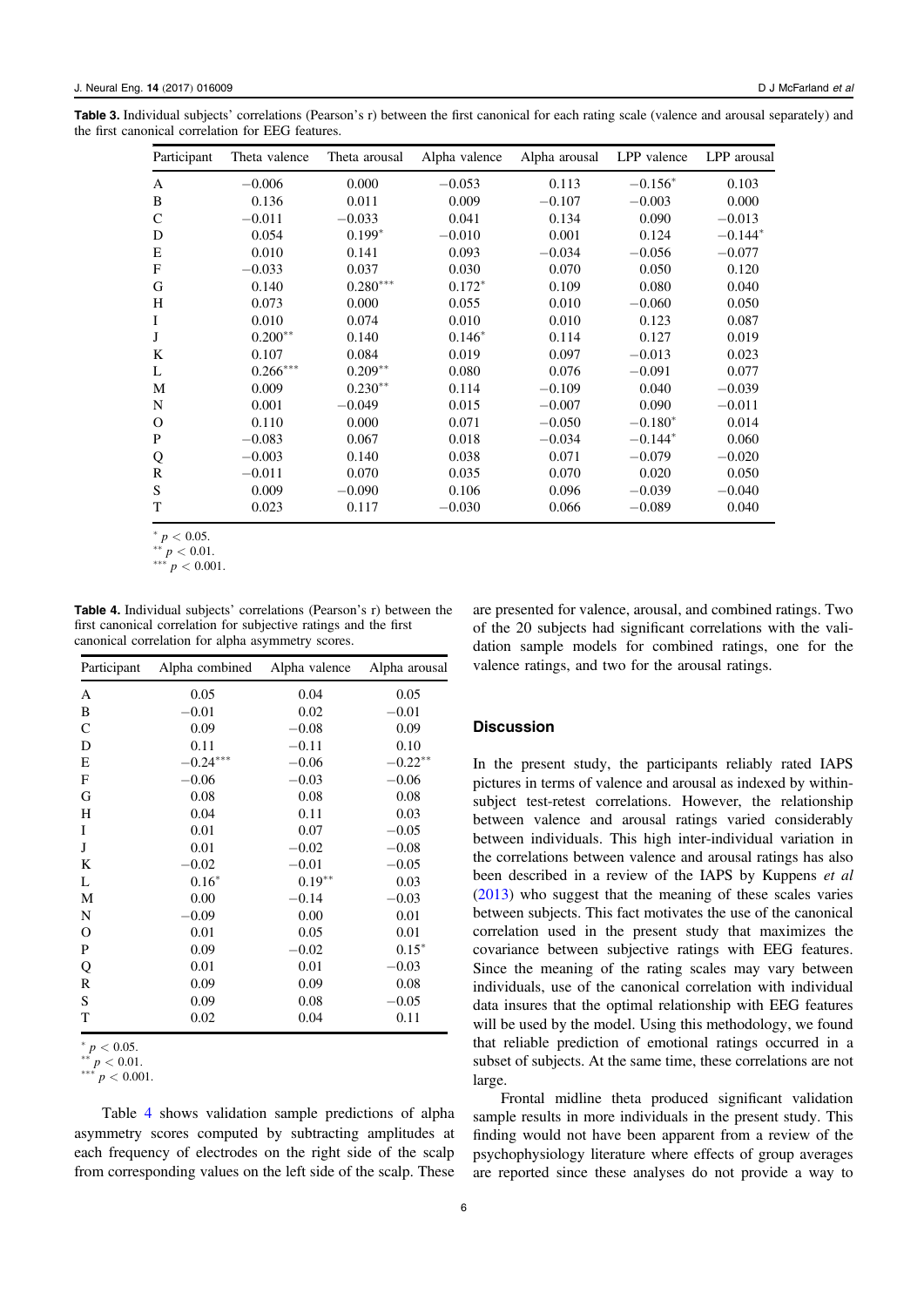evaluate the extent to which EEG features predict the variance in individual ratings. On the other hand, due to the complexity of interpreting multivariate models (McFarland [2013](#page-8-21)), studies that combine many EEG features into a complex prediction algorithm do not provide a means of identifying specific EEG features with superior prediction accuracy. This is an important issue for any approach that attempts to use EEG features for practical purposes. Our concern is with identifying features that might be used to modify individuals' emotional reactivity to specific classes of stimuli. Being able to quantify individuals' reactivity would also be important for other uses of EEG, such as clinical diagnosis and treatment evaluation.

Only a fraction of the participants in this study generated models that generalized to new data. This is also likely to be the case in group studies that consider average results. The fraction of subjects that produce models that generalize to a significant extent probably reflects both the emotional reactivity of the subjects as well as the current methodology to detect EEG features associated with emotion. The fact that only a fraction of subjects show moderate correlations between EEG features and ratings may account for inconsistencies in the literature. For example, anterior alpha asymmetry is observed in some studies (e.g., Kline et al [2007](#page-8-22), Gable and Poole [2014](#page-8-6)) but not others (e.g., Parvaz et al [2012](#page-8-23), Uusberg et al [2014](#page-9-6)). To some extent this may depend upon the reactivity of subjects (e.g., Kline et al [2007,](#page-8-22) Gable and Poole [2014](#page-8-6)). In the present study, only two out of twenty subjects showed significant correlation of frontal alpha with valence ratings and the group mean laterality effect was not significant. While we did not explicitly use a difference score, the canonical correlation algorithm should have produced model weights that reflect hemispheric differences if these were indeed optimal for predicting ratings.

The reaction of individuals to emotional pictures may also vary with the nature of the material. For example, Schienle *et al* ([2008](#page-8-24)) report that individuals with spider phobia have more pronounced LPP responses to pictures of spiders than controls, while not differing in their response to other materials. Likewise, individuals with cocaine use disorders produced an enhanced LPP response to drug-related pictures and a blunted response to pictures considered pleasant by controls (Dunning *et al* [2011](#page-8-25)). These examples illustrate the idiosyncratic nature of emotional responses to affective pictures. The IAPS collection is a heterogeneous group of images that probably elicits quite varied reactions across individuals and items. At the same time, this richness of expression is exactly what one might expect (and use for personalized medicine purposes) given the varied nature of human emotional disorders. Finally, Mauss and Robinson ([2009](#page-8-26)) suggest that there are individual differences in awareness (e.g., alexithymia) and willingness (e.g., individuals high in social desirability) to report emotional states.

Two of the subjects in the present study showed significant correlations between subjective ratings and high frequency features (30–55 Hz) located along the frontaltemporal periphery of the topography. We selected these sites and frequency ranges to represent what is most probably EMG activity (Goncharova et al [2003](#page-8-14)). A number of previous studies have used high frequency surface recorded EEG activity to evaluate emotion induction by affective picture stimuli (e.g., Muller et al [1999](#page-8-27), Martini et al [2012](#page-8-28), Kang et al [2014](#page-8-29)). EMG is one of the many recordable responses to emotional stimuli (e.g., Jackson et al [2000](#page-8-30), Baur et al [2015](#page-8-12)) and represents a valid marker for emotionality. However, when the intent is to record brain activity and use it to modify function, muscle activity is simply a source of artifacts that must be recognized and ignored. This is particularly important for high-frequency scalp-recorded activity, which may be almost entirely due to EMG contamination (Pope et al [2009](#page-8-13)). Furthermore, if the purpose is to record cranial EMG activity, there are better recording and signal processing options than

We intentionally limited the number of EEG features examined in the present study in order to avoid overfitting. In addition, the sparse canonical correlation model we used is recommended for situations involving many predictors and limited data (Wilms and Croux [2015](#page-9-7)). However the use of the sparse model had only a minor effect. It is likely that the large reduction in prediction of the validation data set is due to the fact that this data was collected on different days from that used for estimating model parameters. We did this intentionally so that the model would be causal. The results suggest that the relationship between emotion ratings and the EEG is not reliable in many individuals although there may be a subset that does have a more reliable relationship between the two.

are typically employed in EEG studies.

Recent interest in identification of EEG correlates of emotion is motivated by diverse interests. EEG-based emotion recognition might serve as a form of communication for the disabled (Kashihara [2014](#page-8-31)). Alternatively it could be used to develop a human-like human-computer interface (Liu et al [2014](#page-8-11)), to control neural stimulation (Widge et al [2014](#page-9-8)) or for neuromarketing (Kong et al [2013](#page-8-32)). Each of these potential applications poses unique requirements for research and require a fairly high rate of emotion identification to be successful. Emotion recognition could also be used to facilitate emotion regulation (Ruiz et al [2014](#page-8-33)). Emotion regulation could potentially provide a technology for treating many different emotional disorders such as substance abuse or anxiety disorders (Zilverstand et al in press). Emotion regulation applications might not require the same high degree of accuracy for success.

For EEG-based emotion regulation, it is necessary to identify EEG features that can be detected on single trials, are related to the target emotion, and can be controlled by the individual. The present study is concerned with the first two objectives, identifying EEG features that can be detected in single trials and are related to the target emotion. Subsequent work will evaluate the potential for training individuals to control these EEG features and the impact of this training on behavior. The present study is a first effort to identify EEG features related to emotion. Further work evaluating alternative emotion generating protocols and alternative signal processing methods are likely to improve detection performance beyond that reported here.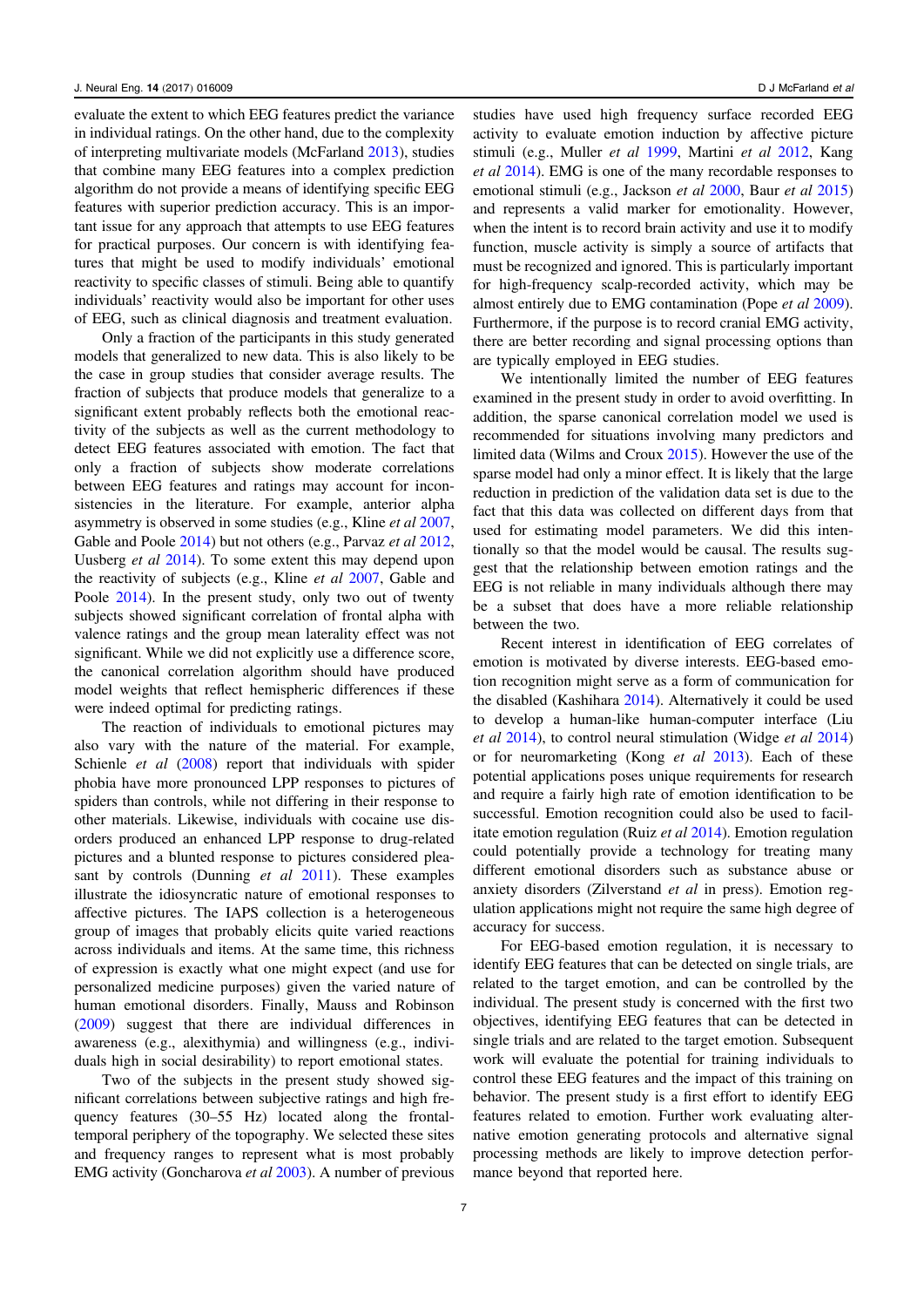#### Conclusion

The relationship between arousal and valence varied across individuals. The prediction of subjective ratings on training data was considerably better than was generalization to test data. The results suggest that frontal midline theta is a potential candidate for use in BCI-based modification of emotional reactions.

#### References

- <span id="page-8-7"></span>Aftanas L I, Varlamov A A, Pavlov S V, Makhnev V P and Reva N V 2001 Affective picture processing: event-related synchronization within individually defined human theta band is modulated by valence dimension Neurosci. Lett. 303 [115](http://dx.doi.org/10.1016/S0304-3940(01)01703-7)–8
- <span id="page-8-12"></span>Baur R, Conzelmann A, Wieser M J and Pauli P 2015 Spontaneous emotion regulation: differential effects on evoked brain potentials and facial muscle activity Int. J. Psychophysiol. [96](http://dx.doi.org/10.1016/j.ijpsycho.2015.02.022) [38](http://dx.doi.org/10.1016/j.ijpsycho.2015.02.022)–48
- <span id="page-8-5"></span>Coan J A and Allen J J B 2004 Frontal EEG asymmetry as a moderator and mediator of emotion Biol. Psychol. [67](http://dx.doi.org/10.1016/j.biopsycho.2004.03.002) 7–[49](http://dx.doi.org/10.1016/j.biopsycho.2004.03.002)
- <span id="page-8-9"></span>Cuthbert B N, Schupp H T, Bradley M M, Birbaumer N and Lang P J 2000 Brain potentials in affective picture processing: covariation with autonomic arousal and affective report Biol. Psychol. [52](http://dx.doi.org/10.1016/S0301-0511(99)00044-7) 95–[111](http://dx.doi.org/10.1016/S0301-0511(99)00044-7)
- <span id="page-8-3"></span>Daly J J and Sitaram R 2012 BCI therapeutic applications for improving brain function Brain-Computer Interfaces: Principles and Practice ed J R Wolpaw and E W Wolpaw (New York: Oxford University Press) pp 351–62
- <span id="page-8-25"></span>Dunning J P, Parvaz M A, Hajcak G, Maloney T, Alia-Klein N, Woicik P A, Telang F, Wang G J, Volkow N D and Goldstein R Z 2011 Motivated attention to cocaine and emotional cues in abstinent and current cocaine users—an ERP study Eur. J. Neurosci. 33 [1716](http://dx.doi.org/10.1111/j.1460-9568.2011.07663.x)–23
- <span id="page-8-6"></span>Gable P A and Poole B D 2014 Influence of trait behavioral inhibition and behavioral approach motivation systems on the LPP and frontal asymmetry to anger pictures Soc., Cogn. Affective Neurosci. 9 [182](http://dx.doi.org/10.1093/scan/nss130)–9
- <span id="page-8-14"></span>Goncharova I I, McFarland D J, Vaughan T M and Wolpaw J R 2003 EMG contamination of EEG: spectral and topographical characteristics Clin. Neurophysiol. 114 [1580](http://dx.doi.org/10.1016/S1388-2457(03)00093-2)–93
- <span id="page-8-30"></span>Jackson D C, Malmstadt J R, Larson C L and Davidson R J 2000 Suppression and enhancement of emotional responses to unpleasant pictures Psychophysiology 37 [515](http://dx.doi.org/10.1111/1469-8986.3740515)–22
- <span id="page-8-29"></span>Kang J-H, Jeong J W, Kim H T, Kim S H and Kim S-P 2014 Representation of cognitive reappraisal goals in frontal gamma oscillations PLoS One 9 [e113375](http://dx.doi.org/10.1371/journal.pone.0113375)
- <span id="page-8-31"></span>Kashihara K 2014 A brain-computer interface for potential nonverbal facial communication based on EEG signals related to specific emotions Frontiers Neurosci. 8 [244](http://dx.doi.org/10.3389/fnins.2014.00244)
- <span id="page-8-22"></span>Kline J P, Blackhart G C and Williams W C 2007 Anterior EEG asymmetries and opponent process theory Int. J. Psychophysiol. 63 [302](http://dx.doi.org/10.1016/j.ijpsycho.2006.12.003)–7
- <span id="page-8-8"></span>Knyazev G G, Slobodskoj-Plusnin J Y and Bocharov A V 2009 Event-related delta and theta synchronization during explicit and implicit emotion processing Neuroscience 164 [1588](http://dx.doi.org/10.1016/j.neuroscience.2009.09.057)–600
- <span id="page-8-32"></span>Kong W, Zhan X, Hu S, Vecchiato G and Babiloni F 2013 Electronic evaluation of video commercials by impression index Cogn. Neurodyn. 7 [531](http://dx.doi.org/10.1007/s11571-013-9255-z)–5
- <span id="page-8-1"></span>Kostov A and Polak M 2000 Parallel man-machine training in development of EEG-based cursor control IEEE Trans. Rehabil. Eng. 8 [203](http://dx.doi.org/10.1109/86.847816)–5
- <span id="page-8-20"></span>Kuppens P, Tuerlinckx F, Russell J A and Barrett L F 2013 The relationship between valence and arousal in subjective experience Psychol. Bull. 139 [917](http://dx.doi.org/10.1037/a0030811)–40
- <span id="page-8-15"></span>Lang P J, Bradley M M and Cuthbert B N 1999 Int. Affective Picture System (IAPS): Technical Manual and Affective Ratings (Gainesville, FL: The Center for Research in Psychophysiology, University of Florida)
- <span id="page-8-10"></span>Leite J, Carvalho S, Galdo-Alvarez S, Alves J, Sampaio A and Goncalves O F 2012 Affective picture modulation: valence, arousal, attention allocation and motivational significance Int. J. Psychophysiol. 83 [375](http://dx.doi.org/10.1016/j.ijpsycho.2011.12.005)–81
- <span id="page-8-11"></span>Liu Y-H, Wu C-T, Cheng W-T, Hsiao Y-T, Chen P-M and Teng J-T 2014 Emotion recognition from single-trial EEG based on kernel Fisher's emotion pattern and imbalanced quasiconformal kernel support vector machine Sensors [14](http://dx.doi.org/10.3390/s140813361) [13361](http://dx.doi.org/10.3390/s140813361)–88
- <span id="page-8-28"></span>Martini N, Menicucci D, Sebastiani L, Bedini R, Pingitore A, Vanello N, Milanesi M, Landini L and Gemignani A 2012 The dynamics of EEG gamma responses to unpleasant visual stimuli: from local activity to functional connectivity Neuroimage 60 [922](http://dx.doi.org/10.1016/j.neuroimage.2012.01.060)–32
- <span id="page-8-26"></span>Mauss I B and Robinson M D 2009 Measures of emotion: a review Cogn. Emotion 23 [209](http://dx.doi.org/10.1080/02699930802204677)–37
- <span id="page-8-21"></span>McFarland D J 2013 Characterizing multivariate decoding models based on correlated EEG spectral features Clin. Neurophysiol. 124 [1297](http://dx.doi.org/10.1016/j.clinph.2013.01.015)–302
- <span id="page-8-19"></span>McFarland D J and Krusienski D J 2012 BCI signal processing: feature translation Brain-Computer Interfaces: Principles and Practice ed J R Wolpaw and E W Wolpaw (New York: Oxford University Press) pp 147–63
- McFarland D J, McCane L M, David S V and Wolpaw J R 1997 Spatial filter selection for EEG-based communication Electroencephalogr. Clin. Neurophysiol. 103 [386-94](http://dx.doi.org/10.1016/S0013-4694(97)00022-2)
- <span id="page-8-2"></span>McFarland D J, Sarnacki W A and Wolpaw J R 2010 Electroencephalographic (EEG) control of three-dimensional movement J. Neural Eng. 7 [036007](http://dx.doi.org/10.1088/1741-2560/7/3/036007)
- <span id="page-8-18"></span>McFarland D J and Wolpaw J R 2008 Sensorimotor rhythm-based brain-computer interface (BCI): model order selection for autoregressive spectral analysis J. Neural Eng. 5 [155](http://dx.doi.org/10.1088/1741-2560/5/2/006)–62
- <span id="page-8-27"></span>Muller M M, Keil A, Gruber T and Elbert T 1999 Processing of affective pictures modulates right-hemisphere gamma band EEG activity Clin. Neurophysiol. 110 [1913](http://dx.doi.org/10.1016/S1388-2457(99)00151-0)–20
- <span id="page-8-23"></span>Parvaz M A, MacNamara A, Goldstein R Z and Hajeak G 2012 Event-related induced frontal alpha as a marker of prefrontal cortex activation during cognitive reappraisal Cogn. Affective Behav. Neurosci. 12 [730](http://dx.doi.org/10.3758/s13415-012-0107-9)–40
- <span id="page-8-0"></span>Pfurtscheller G, Flotzinger D and Kalcher J 1993 Brain-computer interface—a new communication device for handicapped persons J. Microcomput. Appl. 16 [293](http://dx.doi.org/10.1006/jmca.1993.1030)–9
- <span id="page-8-4"></span>Pichiorri F, Morone G, Petti M, Toppi J, Pisotta I, Molinari M, Paolucci S, Astolfi L, Cincotti F and Mattia D 2015 Braincomputer interface boosts motor imagery practice during stroke recovery Ann. Neurol. 77 [851](http://dx.doi.org/10.1002/ana.24390)-65
- <span id="page-8-13"></span>Pope K J, Fitzgibbon S P, Lewis T W, Whitham E M and Willoughby J O 2009 Relation of gamma oscillations in scalp recordings to muscular activity *Brain Topography* 22 [13](http://dx.doi.org/10.1007/s10548-009-0081-x)–7
- <span id="page-8-33"></span>Ruiz S, Buyukturkoglu K, Rana M, Birbaumer N and Sitaram R 2014 Real-time dMRI brain computer interfaces: selfregulation of single brain regions to networks Biol. Psychol. [95](http://dx.doi.org/10.1016/j.biopsycho.2013.04.010)  $4 - 20$  $4 - 20$  $4 - 20$
- <span id="page-8-16"></span>Schalk G, McFarland D J, Hinterberger T, Birbaumer N and Wolpaw J R 2004 BCI2000: a general-purpose brain-computer interface (BCI) system IEEE Trans. Biomed. Eng. 51 [1034](http://dx.doi.org/10.1109/TBME.2004.827072)–43
- <span id="page-8-17"></span>Schalk G and Mellinger G 2014 A Practical Guide to Brain-Computer Interfacing With Bci2000: General Purpose Software for Brain-Computer Interface Research, Data Acquisition, Stimulus Presentation, and Brain Monitoring (London: Springer)
- <span id="page-8-24"></span>Schienle A, Schafer A and Naumann E 2008 Event-related brain potentials of spider phobics to disorder-relevant, generally disgusting and fear-inducing pictures *J. Psychophysiol.* [22](http://dx.doi.org/10.1027/0269-8803.22.1.5) [5](http://dx.doi.org/10.1027/0269-8803.22.1.5)–[13](http://dx.doi.org/10.1027/0269-8803.22.1.5)